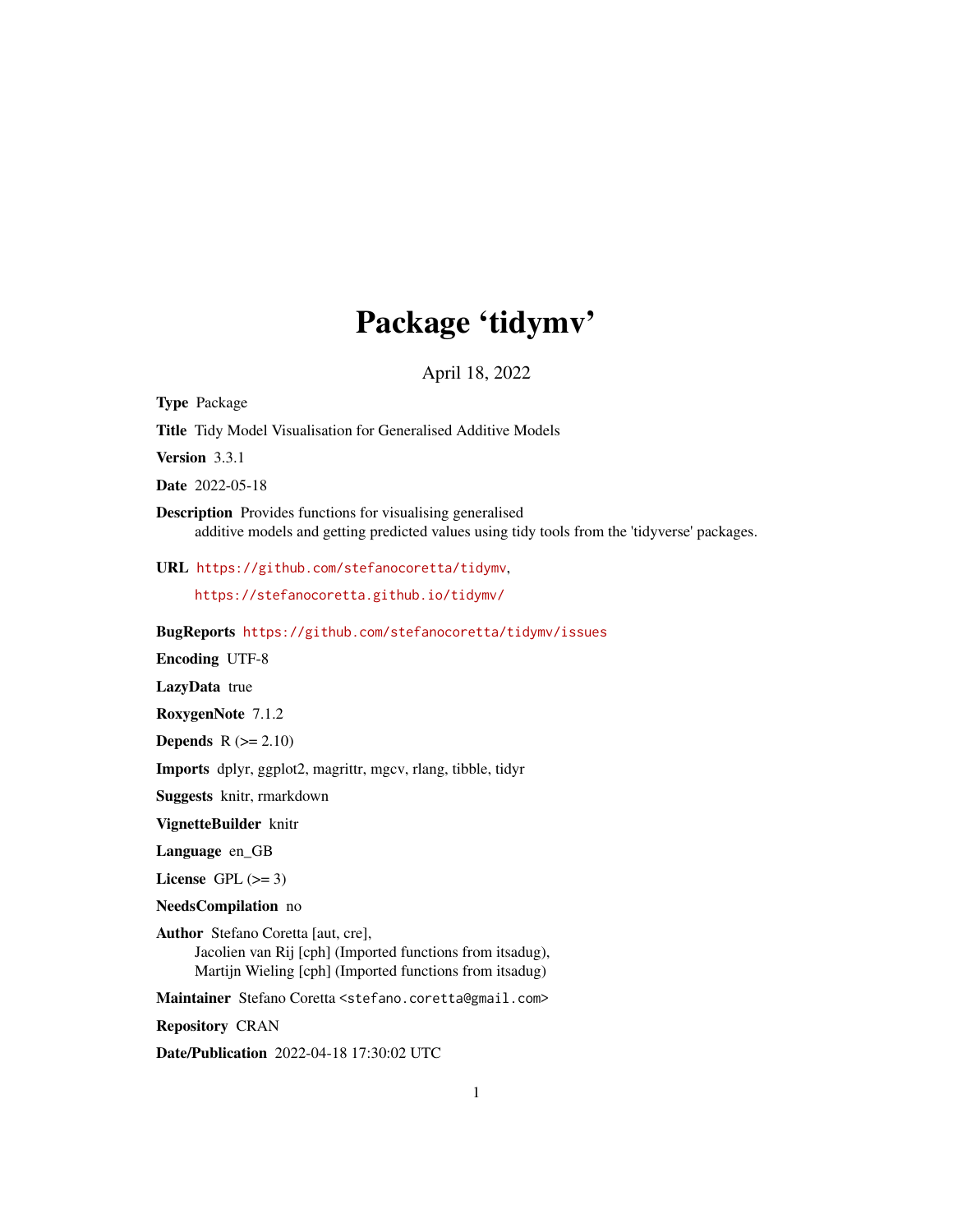### <span id="page-1-0"></span>R topics documented:

|       | geom smooth ci $\ldots \ldots \ldots \ldots \ldots \ldots \ldots \ldots \ldots \ldots \ldots \ldots$ |  |
|-------|------------------------------------------------------------------------------------------------------|--|
|       |                                                                                                      |  |
|       |                                                                                                      |  |
|       |                                                                                                      |  |
|       |                                                                                                      |  |
|       |                                                                                                      |  |
|       |                                                                                                      |  |
|       |                                                                                                      |  |
| Index |                                                                                                      |  |

create\_start\_event *Create a start event column.*

#### Description

Create a new column which marks the beginning of each series in a tibble (for example, time series).

#### Usage

```
create_start_event(tibble, series_col)
```
#### Arguments

| tibble     | A tibble arranged according to the series.                                               |
|------------|------------------------------------------------------------------------------------------|
| series col | The name of the column that defines the group of series, as an unquoted expres-<br>810N. |

#### Value

A tibble with an extra column that marks the beginning of the series.

```
library(dplyr)
series_tbl <- tibble(
 time\_series = rep(1:5, 3),group = rep(c("a", "b", "c"), each = 5)) %>%
  create_start_event(group)
```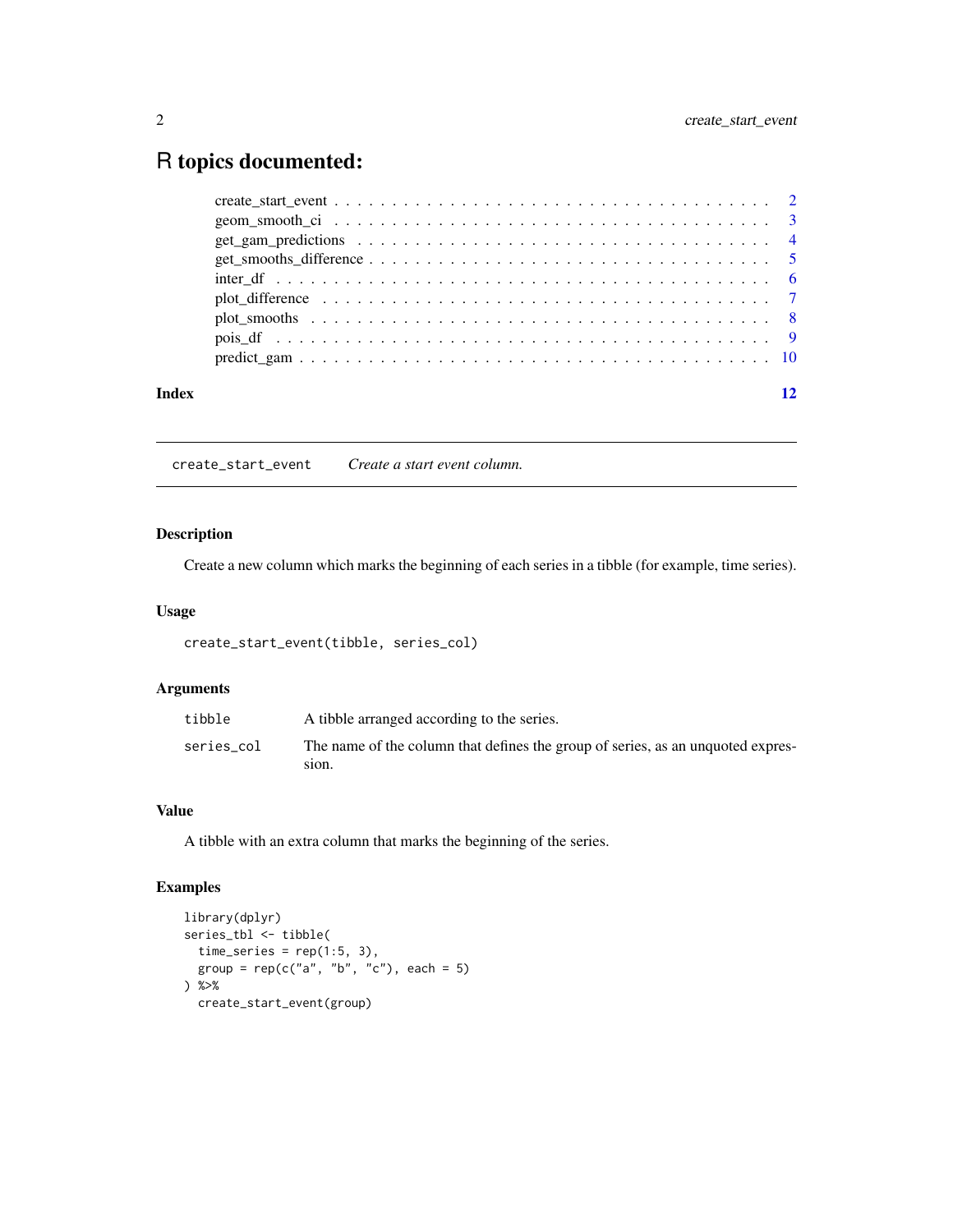<span id="page-2-0"></span>geom\_smooth\_ci *Smooths and confidence intervals.*

#### Description

It provides a 'geom' for plotting GAM smooths with confidence intervals from the output of [pre](#page-9-1)[dict\\_gam.](#page-9-1) It inherits the following aesthetics from a call to ggplot:

- The term defining the x-axis.
- The fitted values (the fit column in the tibble returned by [predict\\_gam\)](#page-9-1).
- The standard error of the fit (the se. fit column in the tibble returned by [predict\\_gam\)](#page-9-1).

#### Usage

geom\_smooth\_ci(group = NULL, ci\_z = 1.96, ci\_alpha =  $0.1$ , data = NULL, ...)

#### Arguments

| group     | The optional grouping factor.                                                |
|-----------|------------------------------------------------------------------------------|
| ci_z      | The z-value for calculating the CIs (the default is 1.96 for 95 percent CI). |
| ci_alpha  | Transparency value of $CIs$ (the default is $0.1$ ).                         |
| data      | The data to be displayed in this layer. If NULL, it is inherited.            |
| $\ddotsc$ | Arguments passed to geom_path().                                             |

```
library(mgcv)
library(ggplot2)
set.seed(10)
data \leq gamSim(4)model \leq gam(y \sim fac + s(x2) + s(x2, by = fac), data = data)
# get predictions
p <- predict_gam(model)
# plot smooths and confidence intervals
```

```
ggplot(p, aes(x2, fit)) + geom_smooth_ci(fac)
```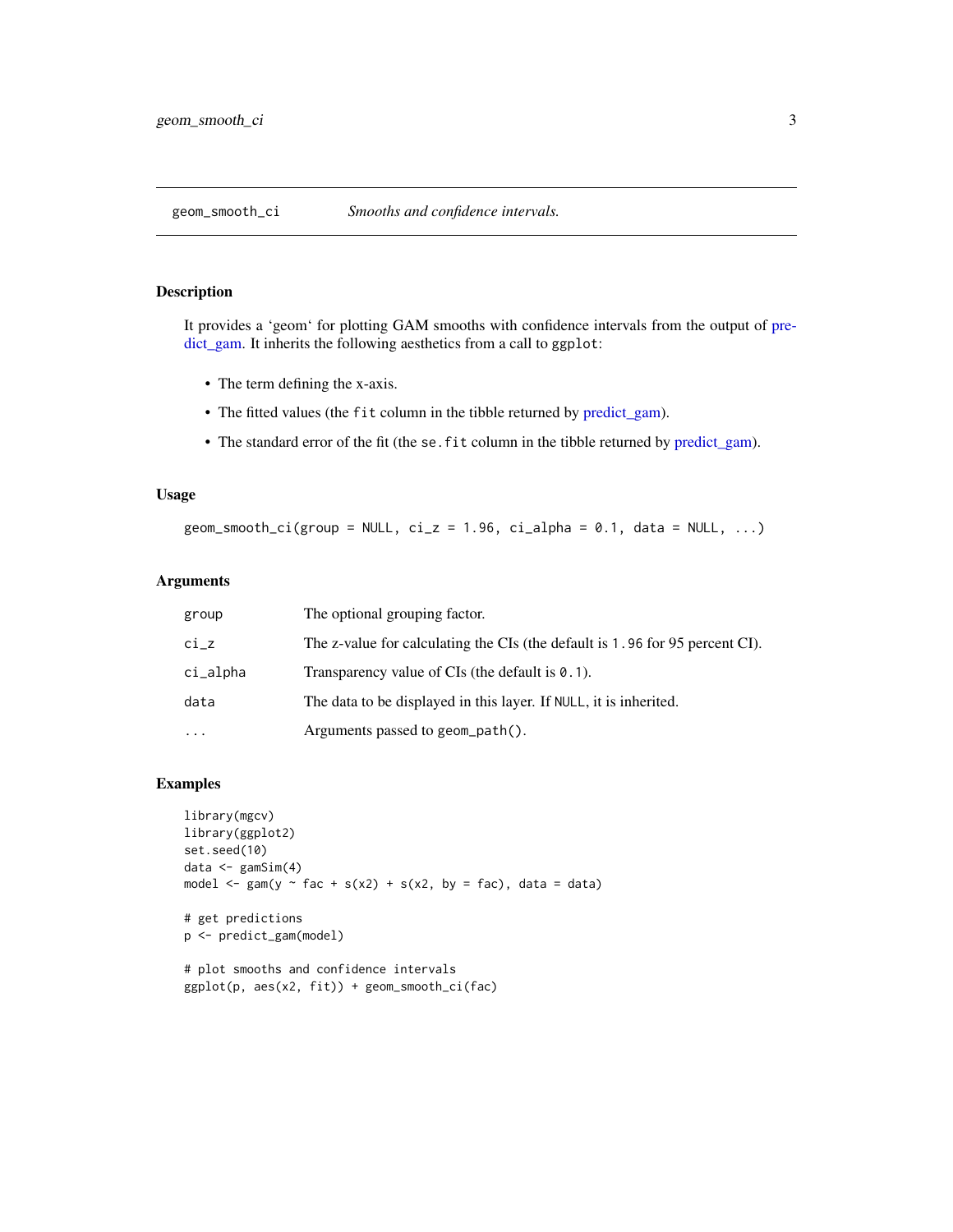<span id="page-3-0"></span>get\_gam\_predictions *Get predictions from a GAM model.*

#### Description

It returns a tibble with the predictions from a [gam](#page-0-0) or [bam](#page-0-0) object.

#### Usage

```
get_gam_predictions(
  model,
  series,
  series_length = 25,
  conditions = NULL,
  exclude_random = TRUE,
  exclude_terms = NULL,
  split = NULL,sep = "\\\ \langle \cdot \rangle",
  time_series,
  transform = NULL,
  ci_z = 1.96,
  .comparison = NULL
)
```
#### Arguments

| model          | A gam or bam model object.                                                                                                                                                    |
|----------------|-------------------------------------------------------------------------------------------------------------------------------------------------------------------------------|
| series         | An unquoted expression indicating the model term that defines the series on<br>which smoothing is applied. This is the term that is displayed on the x-axis<br>when plotting. |
| series_length  | An integer indicating how many values along the time series to use for predicting<br>the outcome term.                                                                        |
| conditions     | A list of quosures with quos specifying the levels to plot from the model terms.                                                                                              |
| exclude_random | Whether to exclude random smooths (the default is TRUE).                                                                                                                      |
| exclude_terms  | Terms to be excluded from the prediction. Term names should be given as they<br>appear in the model summary (for example, " $s(x0, x1)$ ").                                   |
| split          | Columns to separate as a named list.                                                                                                                                          |
| sep            | Separator between columns (default is " $\lambda$ ", which is the default with ). If<br>character, it is interpreted as a regular expression.                                 |
| time_series    | Deprecated, use series instead.                                                                                                                                               |
| transform      | Function used to transform the fitted values (useful for getting plots on the re-<br>sponse scale).                                                                           |
| $ci_z$         | The z-value for calculating the CIs (the default is 1.96 for 95 percent CI).                                                                                                  |
| .comparison    | Internal parameter, passed from plot_smooths().                                                                                                                               |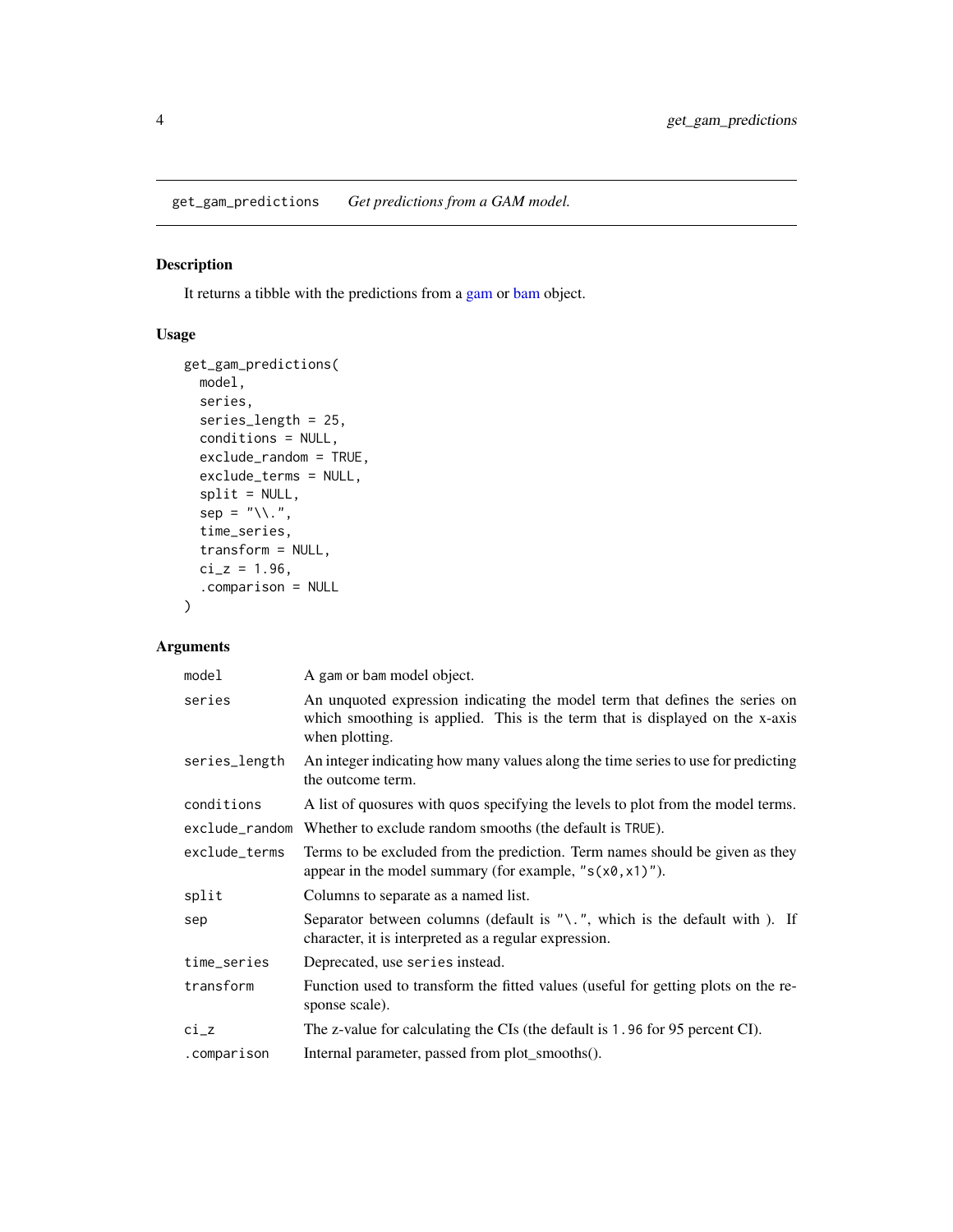<span id="page-4-0"></span>get\_smooths\_difference 5

#### Value

A tibble with predictions from a [gam](#page-0-0) or [bam](#page-0-0) model.

#### Examples

```
library(mgcv)
set.seed(10)
data \leq gamSim(4)model \leq gam(y \leq fac + s(x2) + s(x2, by = fac) + s(x0), data = data)
pred <- get_gam_predictions(model, x2)
```
get\_smooths\_difference

*Get difference of smooths from a GAM model*

#### Description

It returns a tibble with difference of the specified levels of a smooth from a [gam](#page-0-0) or [bam.](#page-0-0) The sig\_diff column states whether the CI includes 0.

#### Usage

```
get_smooths_difference(
 model,
  series,
 difference,
  conditions = NULL,
  exclude_random = TRUE,
  series_length = 100,
  time_series
\lambda
```
#### Arguments

| model          | A gam or bam model object.                                                                                                                                                    |
|----------------|-------------------------------------------------------------------------------------------------------------------------------------------------------------------------------|
| series         | An unquoted expression indicating the model term that defines the series on<br>which smoothing is applied. This is the term that is displayed on the x-axis<br>when plotting. |
| difference     | A named list with the levels to compute the difference of.                                                                                                                    |
| conditions     | A named list specifying the levels to plot from the model terms not among<br>series or difference. Notice the difference with plot_smooths, which uses<br>quos.               |
| exclude random | Whether to exclude random smooths (the default is TRUE).                                                                                                                      |
| series_length  | An integer indicating how many values along the time series to use for predicting<br>the outcome term.                                                                        |
| time_series    | Deprecated, use series instead.                                                                                                                                               |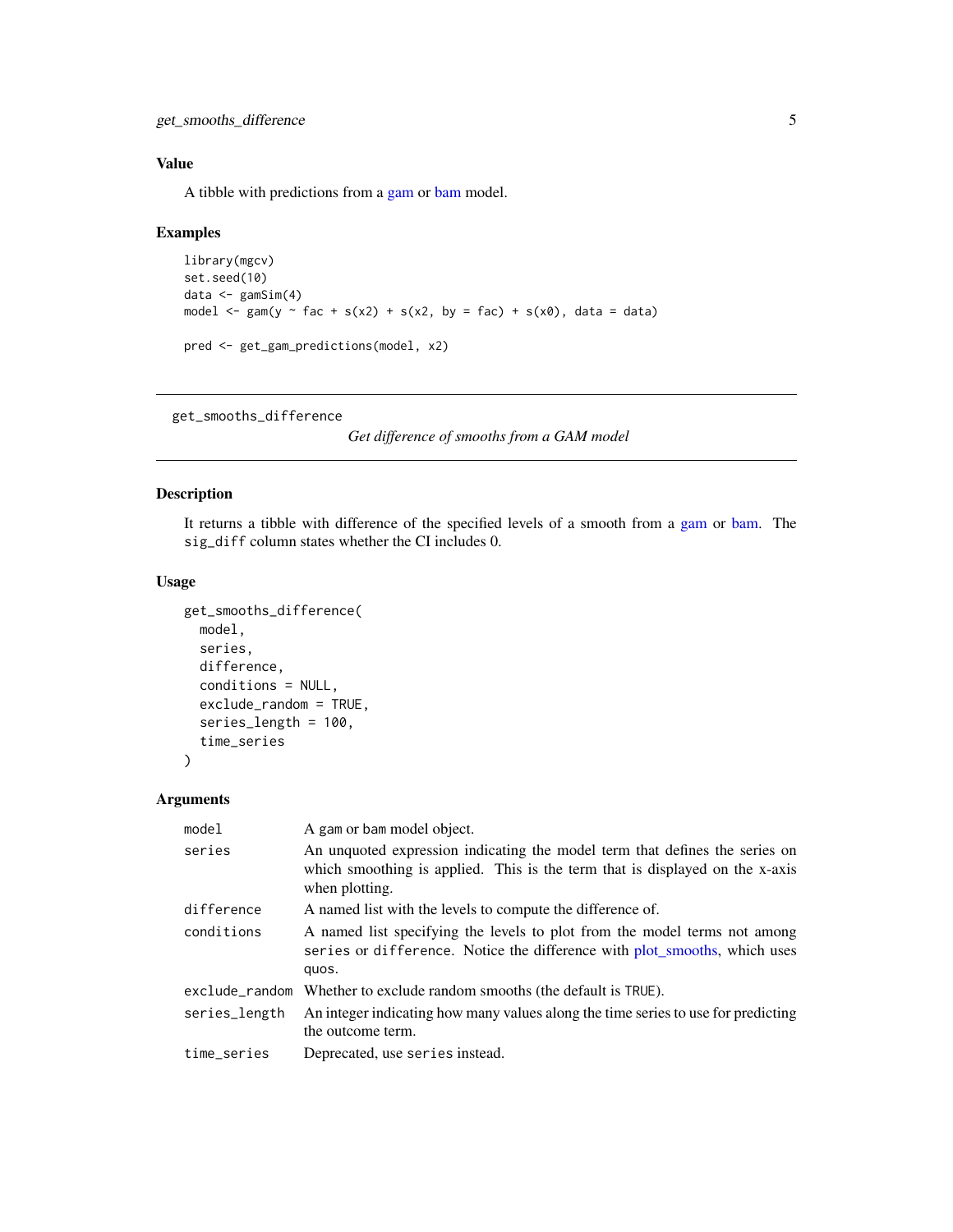#### Value

A tibble.

#### Examples

```
library(mgcv)
set.seed(10)
data <- gamSim(4)
model \leq gam(y \leq fac + s(x2) + s(x2, by = fac) + s(x0), data = data)
get_smooths_difference(model, x2, list(fac = c("1", "2")))
# For details, see vignette
## Not run:
vignette("plot-smooths", package = "tidymv")
## End(Not run)
```
inter\_df *Dataset with two factors*

#### Description

A dataset with a normal-distributed outcome variable and two factors.

#### Usage

inter\_df

#### Format

A tibble with 1259 observations and 4 variables.

x0 time series

- y outcome variable
- x1 factor with three levels
- x2 factor with two levels

<span id="page-5-0"></span>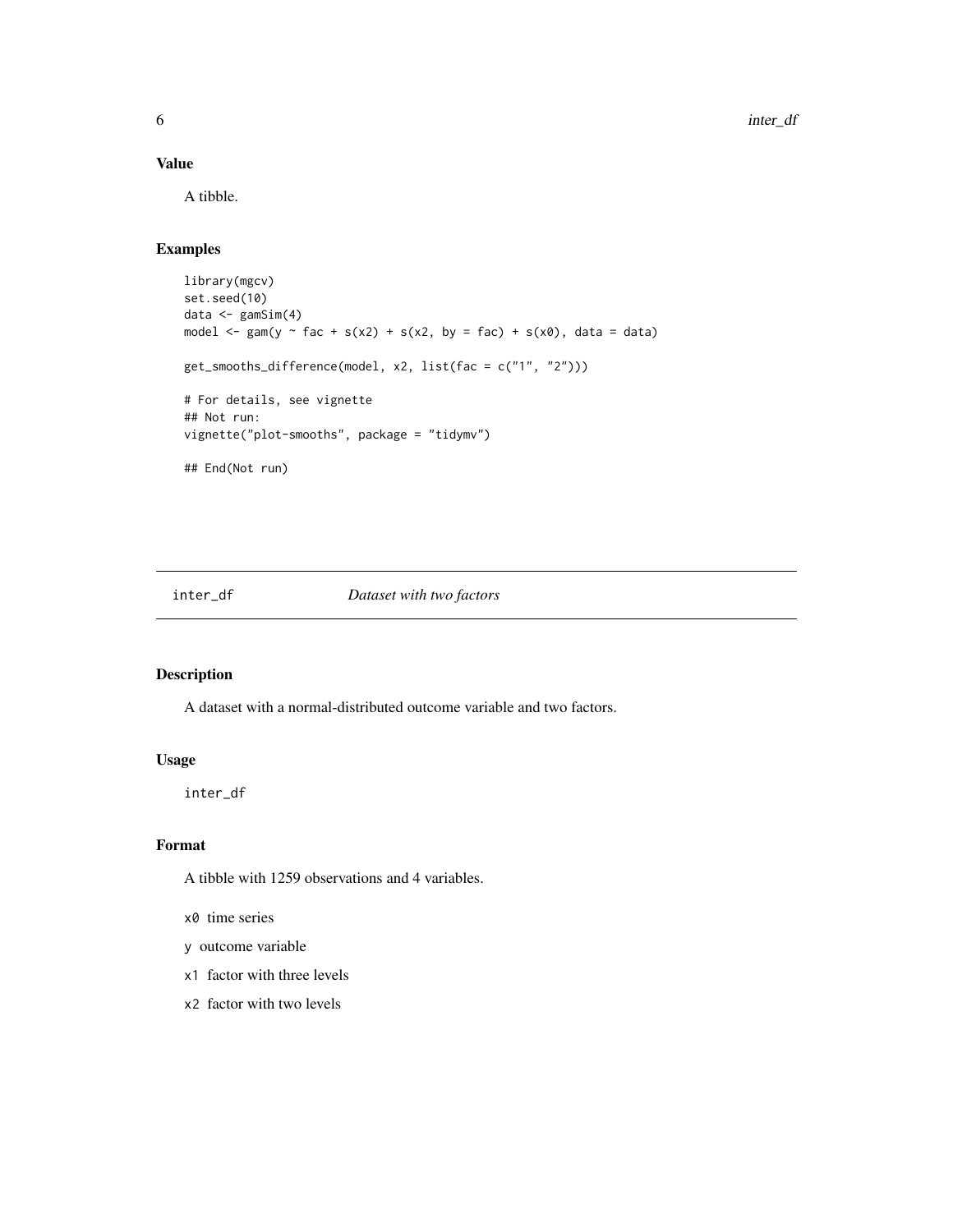<span id="page-6-0"></span>plot\_difference *Plot difference smooth from a GAM.*

#### Description

It plots the difference smooth from a [gam](#page-0-0) or [bam.](#page-0-0) Significant differences are marked with red areas.

#### Usage

```
plot_difference(
 model,
  series,
 difference,
 conditions = NULL,
 exclude_random = TRUE,
 series_length = 100,
 ci_z = 1.96,
 time_series
)
```
#### Arguments

| model         | A gam or bam model object.                                                                                                                                                    |
|---------------|-------------------------------------------------------------------------------------------------------------------------------------------------------------------------------|
| series        | An unquoted expression indicating the model term that defines the series on<br>which smoothing is applied. This is the term that is displayed on the x-axis<br>when plotting. |
| difference    | A named list with the levels to compute the difference of.                                                                                                                    |
| conditions    | A named list specifying the levels to plot from the model terms not among<br>series or difference. Notice the difference with plot_smooths, which uses<br>quos.               |
|               | exclude_random Whether to exclude random smooths (the default is TRUE).                                                                                                       |
| series_length | An integer indicating how many values along the time series to use for predicting<br>the outcome term.                                                                        |
| ci_z          | The z-value for calculating the CIs (the default is 1.96 for 95 percent CI).                                                                                                  |
| time_series   | Deprecated, use series instead.                                                                                                                                               |

#### Value

A [ggplot](#page-0-0) object.

```
library(mgcv)
set.seed(10)
data \leq gamSim(4)
```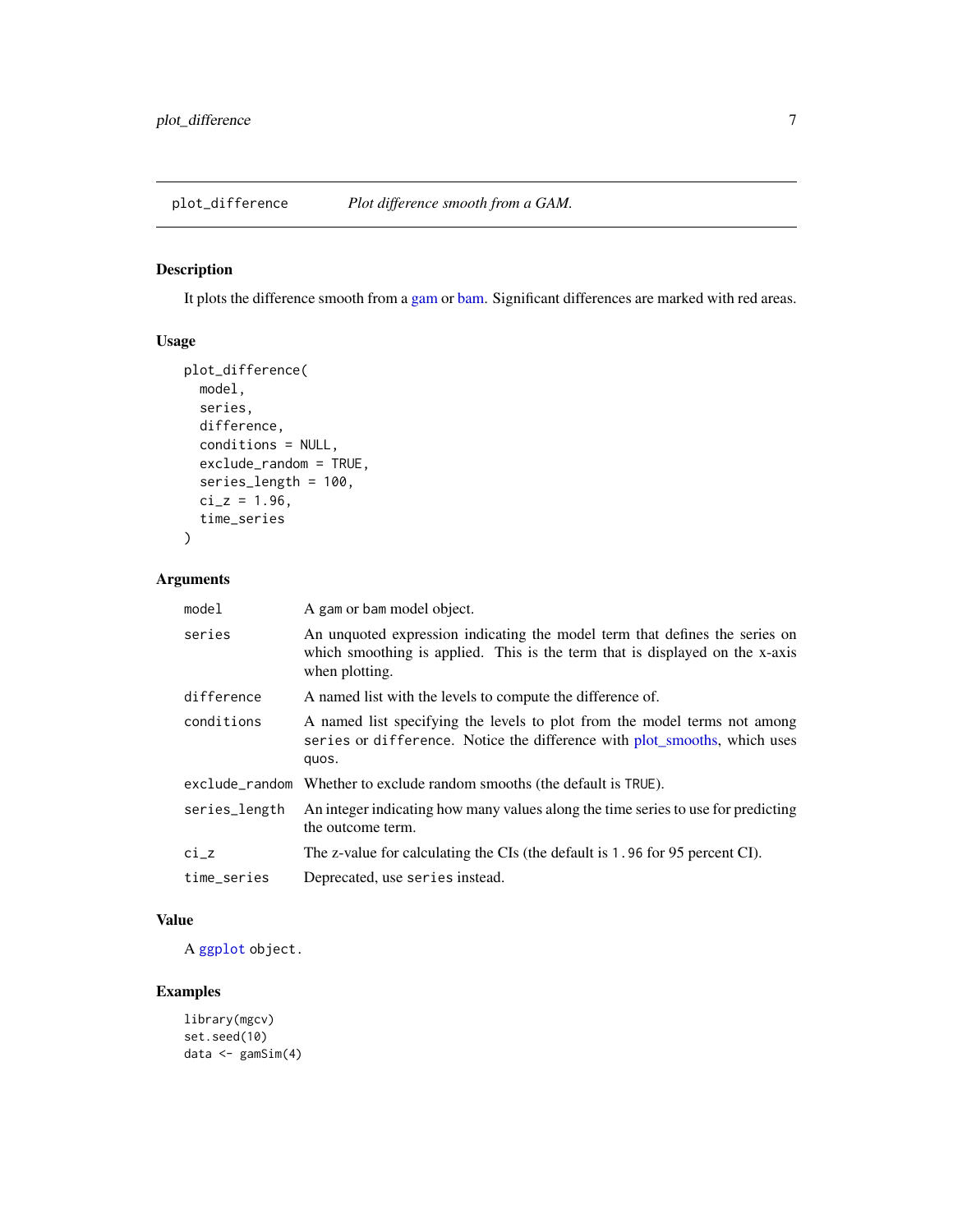```
model \leq gam(y \leq fac + s(x2) + s(x2, by = fac) + s(x0), data = data)
plot_difference(model, x2, list(fac = c("1", "2")))
# For details, see vignette
## Not run:
vignette("plot-smooths", package = "tidymv")
## End(Not run)
```
<span id="page-7-1"></span>plot\_smooths *Plot GAM smooths.*

#### Description

It plots the smooths from the estimates of a [gam](#page-0-0) or [bam](#page-0-0) object.

#### Usage

```
plot_smooths(
  model,
  series,
  comparison = NULL,
  facet_terms = NULL,
  conditions = NULL,
  exclude_random = TRUE,
  exclude_terms = NULL,
  series_length = 25,
  split = NULL,
  sep = "\\\ \langle \cdot \rangle",
  transform = NULL,
  ci_z = 1.96,
  time_series
\mathcal{L}
```
#### Arguments

| model       | A gam or bam model object.                                                                                                                                                    |
|-------------|-------------------------------------------------------------------------------------------------------------------------------------------------------------------------------|
| series      | An unquoted expression indicating the model term that defines the series on<br>which smoothing is applied. This is the term that is displayed on the x-axis<br>when plotting. |
| comparison  | An unquoted expression indicating the model term for which the comparison<br>will be plotted.                                                                                 |
| facet_terms | An unquoted formula with the terms used for faceting.                                                                                                                         |
| conditions  | A list of quosures with quos specifying the levels to plot from the model terms<br>not among series, comparison, or facet_terms.                                              |

<span id="page-7-0"></span>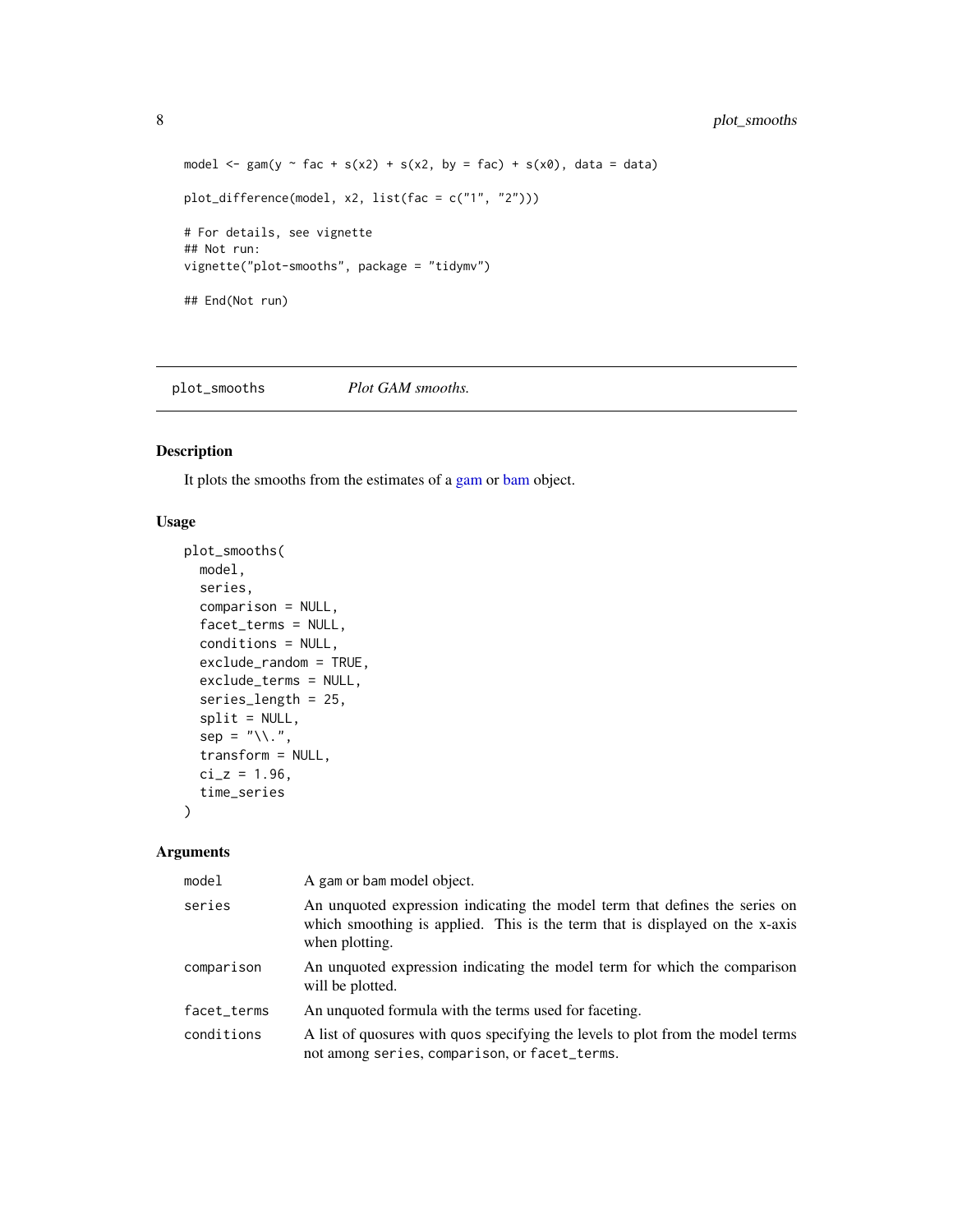#### <span id="page-8-0"></span>pois\_df 9

|               | exclude_random Whether to exclude random smooths (the default is TRUE).                                                                          |
|---------------|--------------------------------------------------------------------------------------------------------------------------------------------------|
| exclude_terms | Terms to be excluded from the prediction. Term names should be given as they<br>appear in the model summary (for example, " $s(x\theta, x1)$ "). |
| series_length | An integer indicating how many values along the time series to use for predicting<br>the outcome term.                                           |
| split         | Columns to separate as a named list.                                                                                                             |
| sep           | Separator between columns (default is " $\lambda$ ", which is the default with ). If<br>character, it is interpreted as a regular expression.    |
| transform     | Function used to transform the fitted values (useful for getting plots on the re-<br>sponse scale).                                              |
| $ci_z$        | The z-value for calculating the CIs (the default is 1.96 for 95 percent CI).                                                                     |
| time_series   | Deprecated, use series instead.                                                                                                                  |

#### Value

A [ggplot](#page-0-0) object.

#### Examples

```
library(mgcv)
set.seed(10)
data <- gamSim(4)
model \leq gam(y \sim fac + s(x2) + s(x2, by = fac) + s(x0), data = data)
plot_smooths(model, x2, fac)
# alternative model specification
model \leq gam(y \leq s(fac, bs = "re") + s(x2) + s(x2, by = fac) + s(x0), data = data)
plot_smooths(model, x2, fac)
# For details, see vignette
## Not run:
vignette("plot-smooths", package = "tidymv")
## End(Not run)
```
pois\_df *Dataset with a Poisson outcome variable*

#### Description

A dataset with a Poisson-distributed outcome variable and a factor.

#### Usage

pois\_df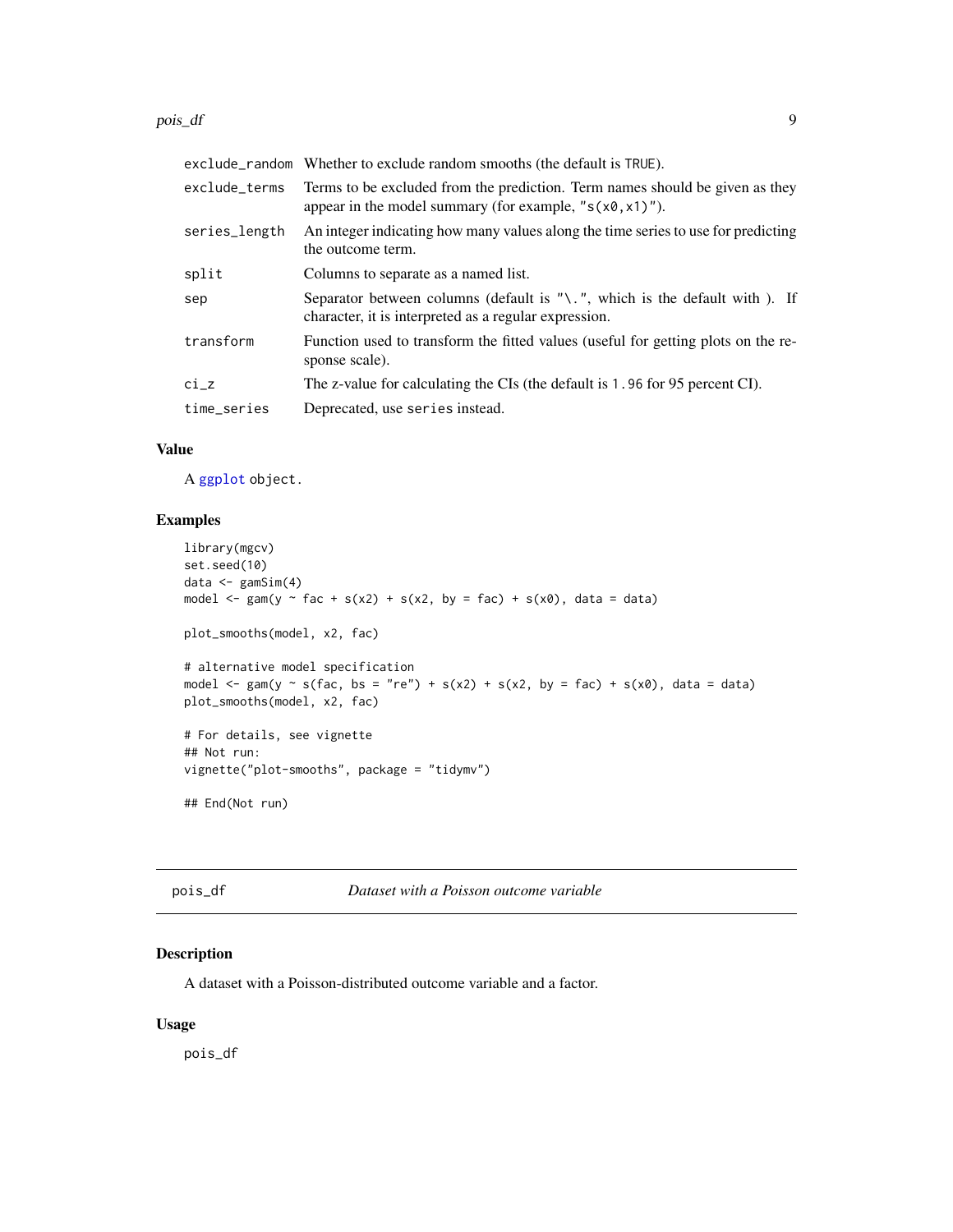#### Format

A tibble with 2500 observations and 3 variables.

y outcome count variable

x time series

fac factor with two levels

<span id="page-9-1"></span>predict\_gam *Get predictions from a GAM model.*

#### Description

It returns a tibble with the predictions from all the terms in a [gam](#page-0-0) or [bam](#page-0-0) model.

#### Usage

```
predict_gam(
  model,
  exclude_terms = NULL,
  length\_out = 50,values = NULL,
  type = "link"
)
```
#### Arguments

| model         | A gam or bam model object.                                                                                                                               |
|---------------|----------------------------------------------------------------------------------------------------------------------------------------------------------|
| exclude_terms | Terms to be excluded from the prediction. Term names should be given as they<br>appear in the model summary (for example, " $s(x\theta, x1)$ ").         |
| length_out    | An integer indicating how many values along the numeric predictors to use for<br>predicting the outcome term (the default is 50).                        |
| values        | User supplied values for specific terms as a named list. If the value is NULL, the<br>first value of the term is selected (useful when excluding terms). |
| type          | Either "link" or "terms". See Details below.                                                                                                             |

#### Details

If you simply want to return a tibble with the predicted values of the response/outcome variable based on all terms (minus excluded smooth terms), set type = "link" (the default). Note that if type = "link", parametric terms cannot be excluded from the prediction, due to limitations of mgcv. If you want to return a tibble with the predicted values of the response/outcome variable for each term in the model separately, set type = "terms". This type can be helpful if you want more flexibility in plotting.

<span id="page-9-0"></span>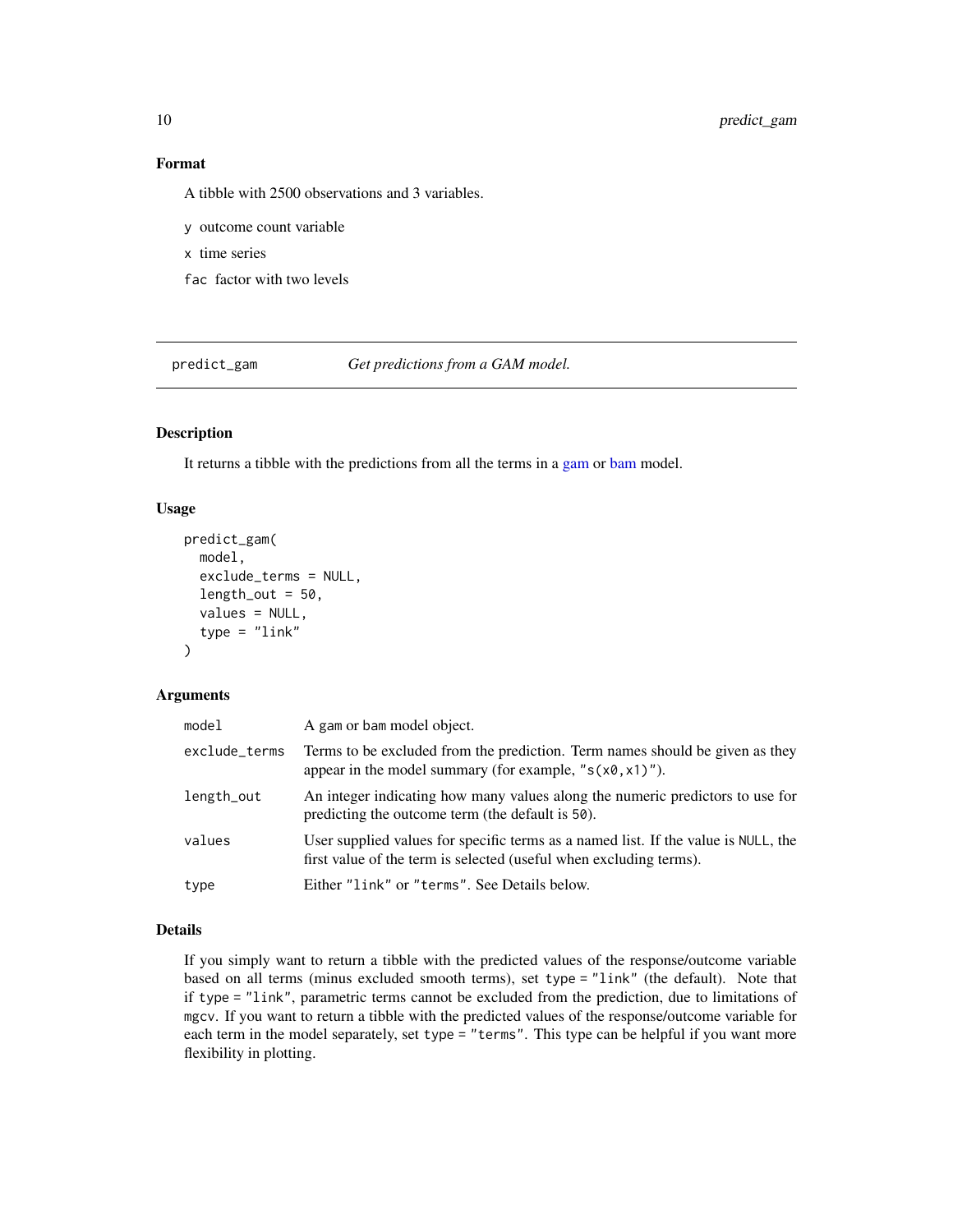<span id="page-10-0"></span>predict\_gam 11

#### Value

A tibble with predictions from a [gam](#page-0-0) or [bam](#page-0-0) model.

```
## Not run:
library(mgcv)
set.seed(10)
data <- gamSim(4)
model \leq gam(y \sim fac + s(x2) + s(x2, by = fac) + s(x0), data = data)
# get predictions
p <- predict_gam(model)
# get predictions excluding x0 (the coefficient of x0 is set to 0);
# setting the value for the excluded term to NULL with the argument 'values'
# reduces computation time
p_2 <- predict_gam(model, exclude_terms = "s(x0)", values = list(x0 = NULL))
# get predictions with chosen values of x0
p_3 <- predict_gam(model, values = list(x0 = c(0.250599, 0.503313, 0.756028)))
## End(Not run)
```